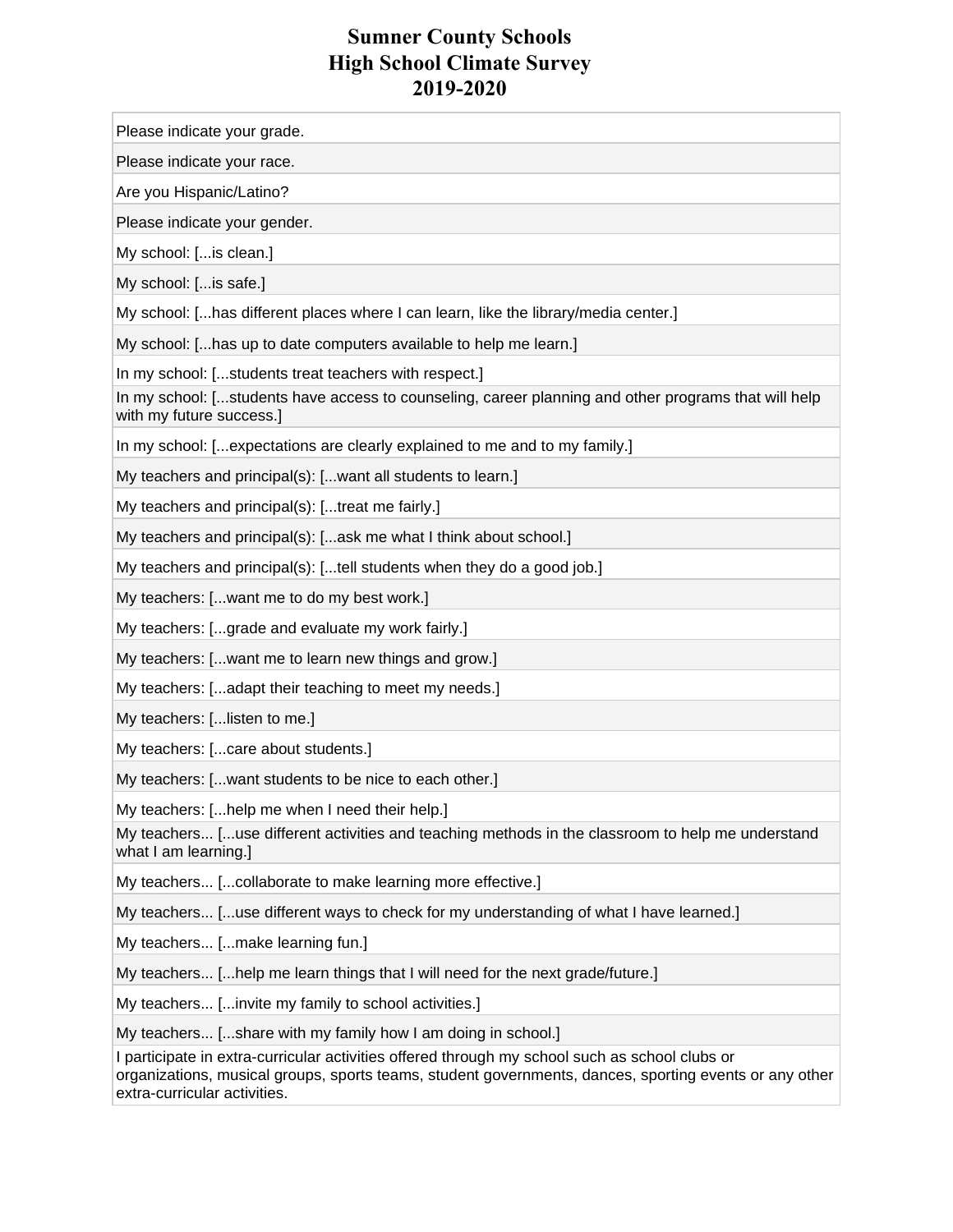Students at my school are teased or picked on about... [...their race or ethnicity.]

Students at my school are teased or picked on about... [...their cultural background or religion.]

Students at my school are teased or picked on about... [...their physical or mental disability.]

Students at my school are teased or picked on about... [...their perceived sexual orientation.]

Students at my school... [...carry guns or knives to school.]

Students at my school... [...belong to gangs.]

Students at my school... [...threaten to hurt other students.]

Students at my school... [...steal money, electronics, or other valuable things while at school.]

Students at my school... [...damage or destroy other students' property.]

Students at my school... [...damage or destroy school property.]

Students at my school... [...fight a lot.]

Students at my school... [...are sometimes physically hurt by their boyfriends or girlfriends while at school.]

During this school year, how often has someone from your school... [...made fun of you, called you names or insulted you?]

During this school year, how often has someone from your school... [...spread rumors about you?]

During this school year, how often has someone from your school... [...threatened to hurt you?]

During this school year, how often has someone from your school... [...pushed you, shoved you, tripped you or spit on you?]

During this school year, how often has someone from your school... [...tried to make you do things you did not want to do, for example, give them money?]

During this school year, how often has someone from your school... [...excluded you from activities on purpose?]

During this school year, how often has someone from your school... [...destroyed your property on purpose?]

During this school year, how often has someone from your school... [...posted hurtful information about you on the Internet, threatened or insulted you online (direct messaging, text messaging, online gaming, instagram, snapchat, etc.)?]

During this school year, how often has someone from your school... [...bullied you in any way?]

I think that... [...if another student bullied me, I would report it to an adult at my school. ]

I think that... [...if I told an adult at my school I was being bullied, the adult would do something to help. ]

Have you told anyone that you have been bullied during this school year?

How often do the teachers or other adults at school try to put a stop to it when a student is being bullied at school?

If you were bullied at this school, would you report it to... [...your classroom or homeroom teacher?]

If you were bullied at this school, would you report it to... [...another adult at school?]

If you were bullied at this school, would you report it to... [...your parents/guardians?]

If you were bullied at this school, would you report it to... [...your brothers or sisters?]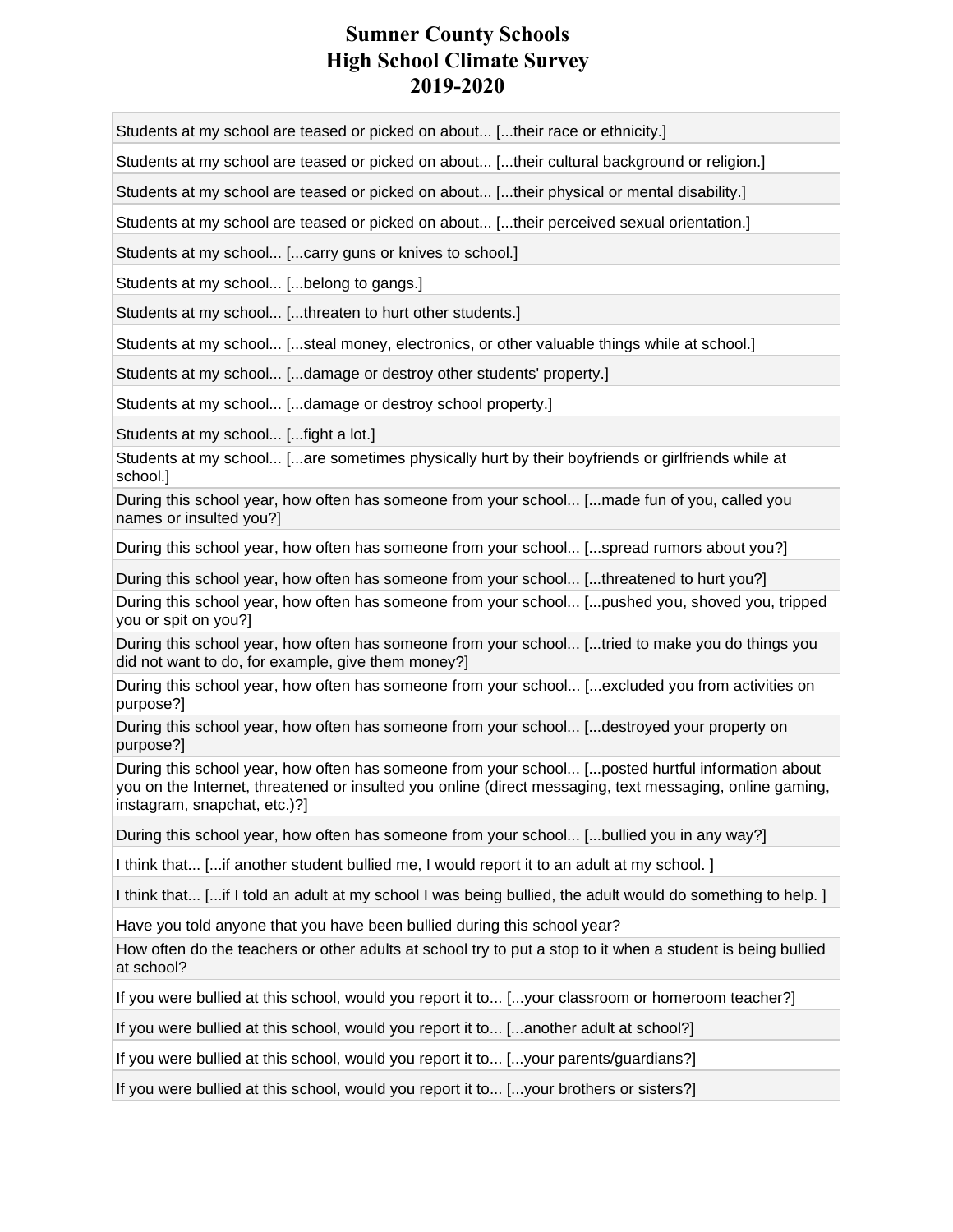If you were bullied at this school, would you report it to... [...your friends?]

If you were bullied at this school, would you report it to... [...somebody else?]

Have you ever hurt yourself on purpose?

Have you ever seriously thought about suicide?

During the past 30 days, have you... [...had one or more alcoholic beverages?]

During the past 30 days, have you... [...used tobacco products?]

During the past 30 days, have you... [...used marijuana?]

During the past 30 days, have you... [...used prescription drugs not prescribed to you or misused prescription drugs that were prescribed to you?]

During the past 30 days, have you... [...used E-cigs or vapes?]

How much do you think people risk harming themselves physically or in other ways if they.... [...have 5 or more alcoholic beverages (beer, wine, liquor) once or twice a week?]

How much do you think people risk harming themselves physically or in other ways if they.... [...have one or two alcoholic beverages (beer, wine, liquor) nearly every day?]

How much do you think people risk harming themselves physically or in other ways if they.... [....use tobacco products daily?]

How much do you think people risk harming themselves physically or in other ways if they.... [...use marijuana once or twice a week?]

How much do you think people risk harming themselves physically or in other ways if they.... [...use prescription drugs that are not prescribed to them or misuse prescription drugs that were prescribed to them?]

How much do you think people risk harming themselves physically or in other ways if they.... [...used Ecigs or vapes?]

How wrong do your parents think it would be for you to... [...have one or two alcoholic beverages nearly every day?]

How wrong do your parents think it would be for you to... [...smoke/use tobacco?]

How wrong do your parents think it would be for you to... [...use marijuana?]

How wrong do your parents think it would be for you to... [...use prescription drugs not prescribed to you or misuse prescription drugs that were prescribed to you?]

How wrong do your parents think it would be for you to... [...use E-cigs or vapes?]

How wrong do your friends think it would be for you to... [...have one or two alcoholic beverages nearly every day?]

How wrong do your friends think it would be for you to... [...smoke/use tobacco?]

How wrong do your friends think it would be for you to... [...smoke marijuana?]

How wrong do your friends think it would be for you to... [...use prescription drugs not prescribed to you or misuse prescription drugs that were prescribed to you?]

How wrong do your friends think it would be for you to... [...use E-cigs or vapes?]

Have you ever tried... [...alcohol?]

Have you ever tried... [...tobacco?]

Have you ever tried... [...marijuana?]